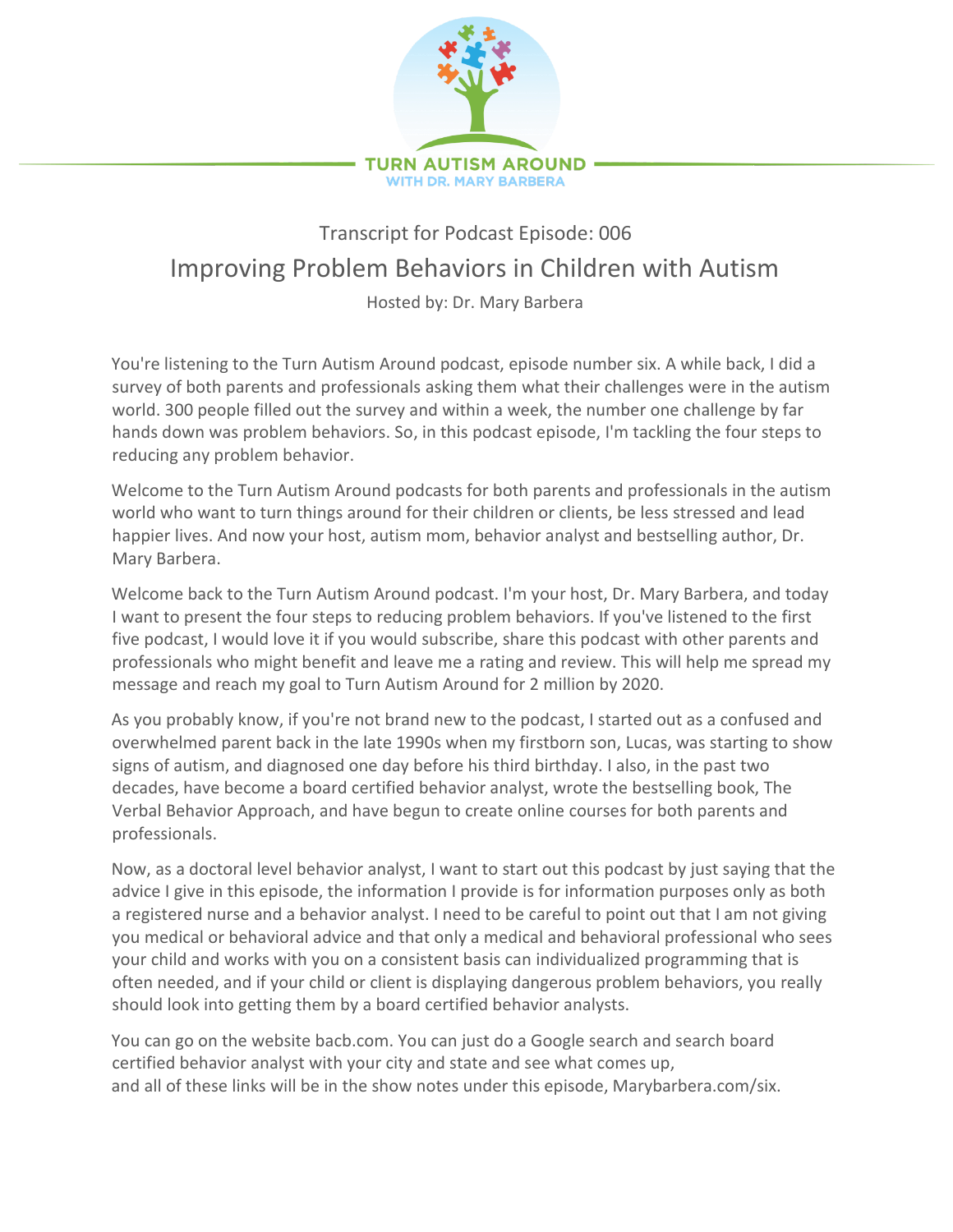When Lucas was young, he was not demonstrating serious problem behaviors at all. He was a pretty laid back kid and didn't have any major stimming self-stimulatory behavior. He didn't have any aggression or self-injurious behavior when he was young, so he always had a good, really good ABA program in place. And I think this is part of the reason why his problem behaviors were so low. So when I became a behavior analyst in 2003 and shortly before that, before I was actually certified, I began working, as I told you in episode five, if you were, if you listen to that, I began working with a statewide grant called the Pennsylvania Verbal Behavior Project, and it was within the project I worked for seven years from 2003 to 2010 with hundreds of children on the autism spectrum who went from three year olds to 21 year olds. Went from completely non-vocal, not potty trained, severe problem behaviors all the way up to conversational kids who have ended up to do very well. Some of them are in high school ready to go to college.

So the full gamut, and this is really when I started working with kids with major problem behaviors. Now I do remember one of the first major problem behaviors I dealt with was in the fall of 2003. I had taken my boards, but I hadn't yet found out if I passed my boards. And back in those days it was paper and pencil. And it was a long process to wait for your board results. It's much easier to find out your board results now. So in the fall of 2003, I was assigned to three autism classrooms within public schools and I remember being at one of them, one of my first days as a consultant. I had been there two or three times and there was a very large eight year old boy, I think he was 100 pounds. He was eight years old and he had a lot of problem behaviors including throwing self to the ground. He would flop to the ground even before he got into the classroom.

So he would get off the school bus, flop to the ground in the hallway and he would flop to the ground in the middle of the classroom. So I was trying to give suggestions for how we could transition him nicely from the school bus into the classroom and so we could be providing intervention. And that's what I was there for. But since I wasn't a behavior analyst, the project was very new. No one really knew what my role was per se. They already had some people working on problem behaviors in the classroom or consultants that would come in, administrators who would come in, behavior specialists, and so I remember the teacher looking at me and saying, you're just here for the verbal behavior part. We have people that are dealing with the behavior with the ABA part. You are just here for the verbal behavior part.

And if you listened to last episode on the differences between traditional ABA and the ABA verbal behavior approach, you'll know that you can't separate out applied behavior analysis from the verbal behavior part. It just, it's not possible. So I know back probably in 2003, Mike [inaudible], who also was a behavior analyst with the verbal behavior project. He taught me… He was a school psychologist and really was one of the leaders of the verbal behavior project with me. He taught me very early on that we have a coin. On the one side of the coin are problem behaviors; on the other side of the coin, our language and learning skills. So the key to reducing problem behaviors is to get the child's language and learning skills on the increase to get the environment paired and to get good behaviors going.

So I think one of the confusing parts is that ABA or applied behavior analysis is the science of changing socially significant behavior. It's a science, but it's also a treatment package for kids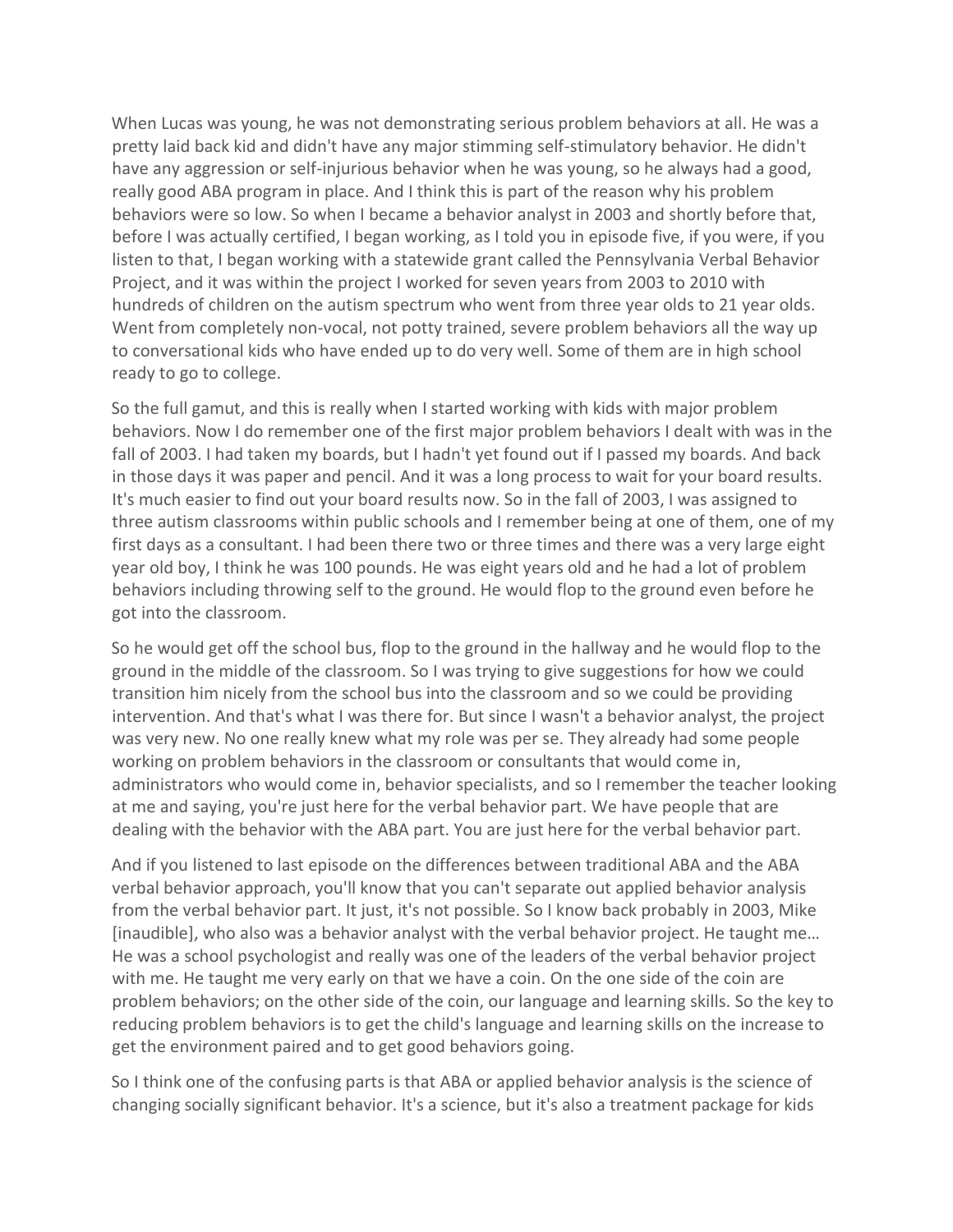with autism. So we have the ABA… the science which as a board certified behavior analyst, I use that as the science of everything I do. It's also a treatment package like the Lovaas treatment package, or in some respects the verbal behavior treatment package which is not as formalized and not as studied as the Lovaas methodology. So when we're looking at problem behaviors, we're also looking at that as this is the way the child is communicating. The child is not wanting to do something you want them to do or he wants something and you're saying no, and he's mad about it. So we can have problem behavior related to.

There are four functions, which we're not really going to get into functions and really going to get into specific interventions, but I'm hoping that we can get into enough to get you started to looking at any problem behavior for any student or any child and come up with ways to begin to assess that better, to plan for treatment, to treat and to take data. So I have worked with the full gamut of problem behaviors anywhere from kids just saying no, arguing, kids flopping like this boy did. Self-stimulatory behavior, you know, I had a client at one point who just wanted to spend his day flapping a straw in front of his face or putting a straw repetitively over and over and bottles. So when we asked about problem behavior, the parents said, no, he's not throwing himself on the ground, but that steaming of the straw was a problem behavior for that boy. And if you took away this straw, you would see major problem behaviors.

So we have self-stimulatory behavior, which a lot of people don't think of as problem behavior. We have dangerous problem behaviors like self-injurious behavior where kids can bite themselves, hit their own body parts, hit their heads, kids can even gouge their eyes. Um, lots of problem behaviors that revolve around self-injurious behavior. Kids can also have property destruction where they're bashing in TVs or putting chairs through windows, you know, it could get that bad. I haven't seen that bad property destruction for sure. Um, and aggression is always a problem behavior that one could face, especially with children with autism who don't have great communication skills. So, but it doesn't have to be all that bad.

Like I said, with the little client with the straw that can look pretty minor, but if he spends hours and hours each day with a straw, it's impeding his learning.

I also had a boy once in a verbal behavior project classroom who said, are you happy a lot? And I wouldn't have thought that that was a problem behavior until I started counting how many times he said, are you happy? And I think it was something like 48 times in 10 minutes. He was saying, are you happy? So we can look at any problem behavior and I'm going to talk about how we look at those problem behaviors and which problem behaviors we want to tackle first in a minute.

First I want to tell you about a little boy named- Well, I'll call him Tony. That wasn't his real name. He was about six years old. He was in first grade in a verbal behavior project classroom. He was… We used to do the VB-MAPP assessment and he was a pretty much a level one VB-MAPP learner and he could talk a little bit, didn't have major problem behaviors that I could remember from the classroom, and I saw him eat corn chips and I think French fries in the cafeteria.

He wasn't potty trained, I don't think, but this was the first month or two of school. I was new to the classroom, new to Tony, and Tony's mom asked if she could come in and meet with me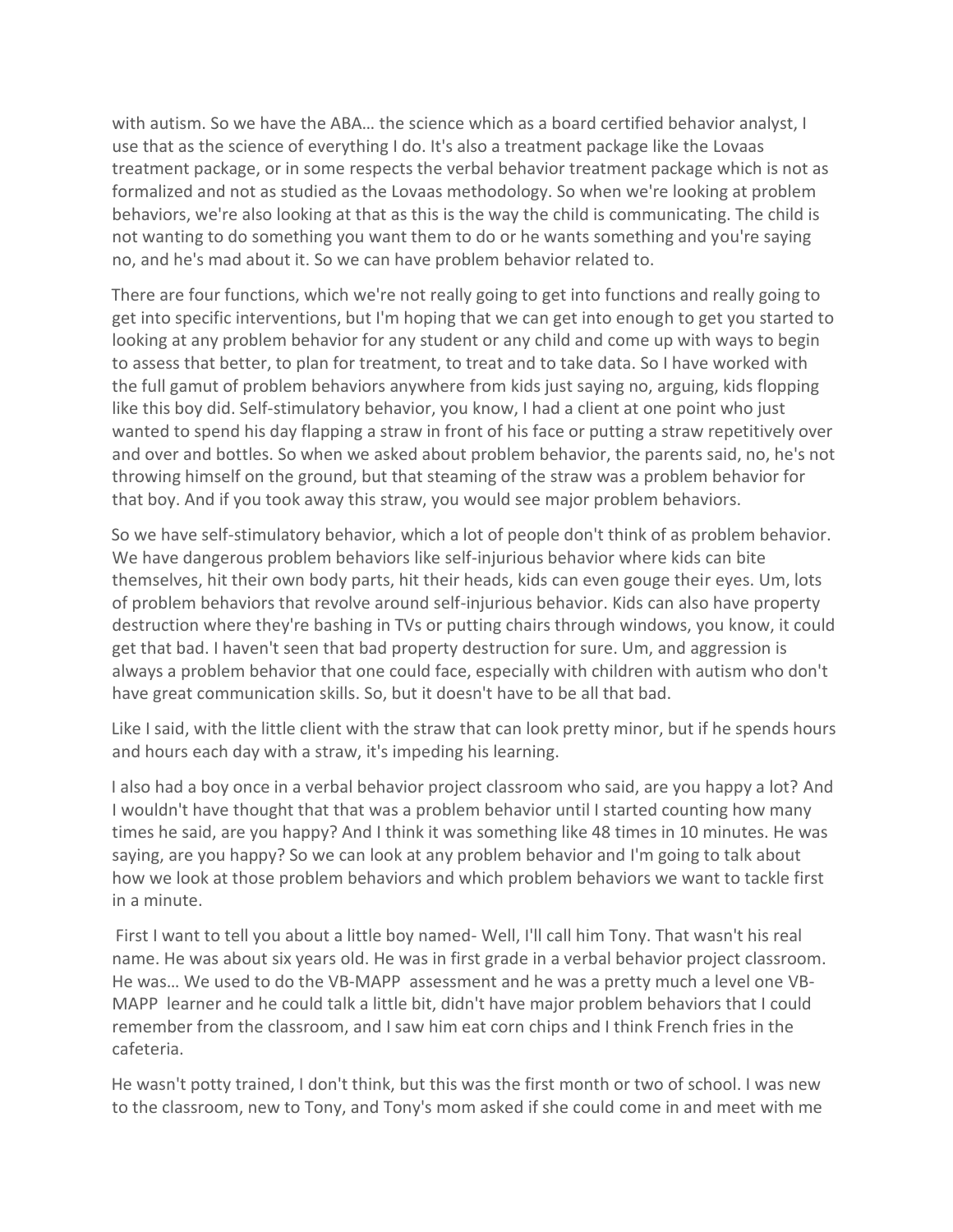when I was there. And so with the verbal behavior project since it was a parent advocacy group actually who spearheaded the effort for the Pennsylvania verbal behavior project. So we were always very open to collaborating with parents. That was just kind of something that was that we did. So of course the parent could come in while I was in the classroom and meet with me. So she came in and she expressed that she had two boys. Tony was her youngest, so she had like a six year old and maybe an eight or 10 year old boy and her husband was in the military and he was away on assignment fighting in a war and mom was, was struggling.

She was very stressed and she reported that Tony was a major problem, had major problem behaviors in stores. He would clear shelves when she was at the grocery stores where to the point where she couldn't take him out. She was financially strapped. She was, you know, needing to buy diapers for him. He was six. She was unable to pay for a babysitter so she could just go the grocery store herself. She was really having a lot of problems with problem behaviors even though he really didn't seem to have those kinds of problem behaviors in the classroom as much.

So I was asking some questions trying to get a bigger picture of what Tony was like and one of the questions was, you know, describe his eating, you know, some kids, you know, even older kids drink out of a bottle or use a pacifier. Older kids like six.

So I, I always kind of ask like what are they drinking from, what are they eating? And a lot of kids, including the boy that used to use the straw, are very picky eaters and have problem behaviors around food. And so she said that he would eat corn chips and cereal and French fries and she named a couple more foods and, and I said, well, what about protein and vegetables and fruits? And she nonchalantly said, well, the only way I can get anything of substance into Tony is through baby food. And remember he's six and he's talking and he's eating corn chips. So I was a little surprised about the baby food comments. So I'm trying not to act shocked. Like what are you doing feeding him baby food. So I was just like, oh, okay. So how much baby food are you going through each week?

And she said 52 jars of baby food a week is what she was giving Tony and at that point I thought wow, you are, you know, we really need to be assessing the whole child and the whole picture and we need to be able to do that quickly and not just rely on our verbal behavior assessment or our assessment of problem behaviors in the classroom. So one thing that I learned from Tony, which is I'm going to cover four steps to reducing problem behavior.

So the first step is absolutely an assessment and a lot of behavior analysts, they kind of jump right away to assessing the problem behavior and try to develop the function and all that. But what I like to do is step back and take a look at generally what is the child like? Do they have a diagnosis? What kind of school programming are they receiving? What kind of therapy are they receiving? Do they have any siblings? Do they sleep through the night in their own bed, do they, how do they eat? Are they addicted to a bottle or a pacifier or something like that? Do they have any allergies? You know, just that is so important.

As a registered nurse, I know that we absolutely need to check on allergies very quickly because if they're allergic to latex, we shouldn't be using balloons and those sorts of things. If they're allergic to nuts, obviously we shouldn't be having any nuts around. So I developed a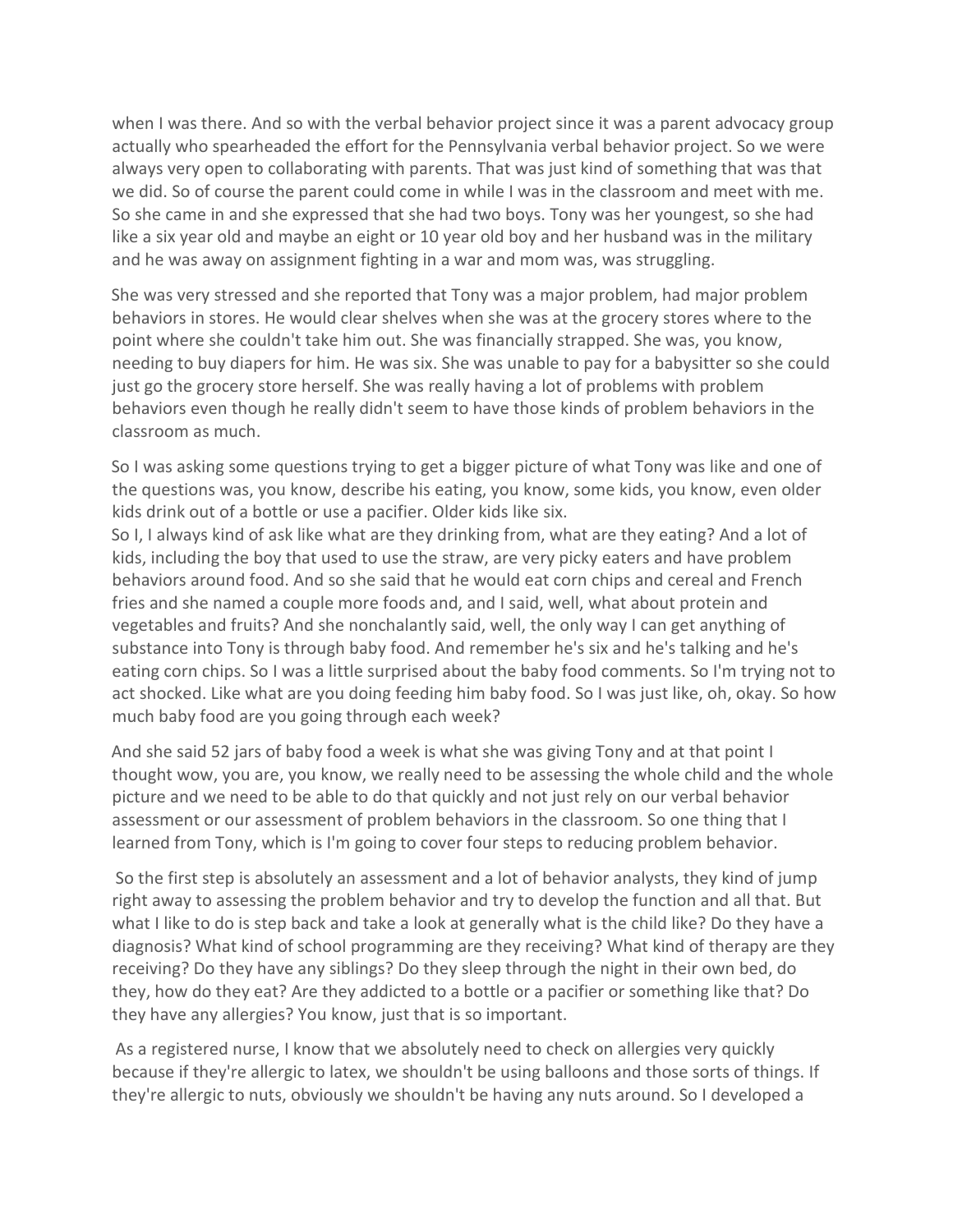one page assessment. It actually is taken from the back of my book. I have a five page assessment and I developed a one page assessment from that assessment and I got permission from my publisher to provide a one page assessment and an article I wrote a decade ago and that one page assessment looks at all these general areas.

It can be done very quickly by parents or even teachers with talking to the caregiver or the parent and I think it's just so important that we not just jump into assessing what the problem behavior is and instead we take a step back and we look at the whole picture as quickly as possible. So at the end of this podcast, I am going to give you a link to a free guide which contains this one page assessment. So, um, you'll be able to get that link in the show notes to this episode at MaryBarbera.Com/six. Once we do that Gen one page assessment, and I would do that whether you've already completed VB-MAPP assessment. If you have a functional behavior assessment already done, I would still take a step back and look at the one page assessment after this general assessments done. Then I look more closely at language through preferably I used the VB-MAPP assessment and that's what I recommend for nonconversational kids.

But there might be other assessments that you also want to do instead of. Or in addition to a VB map assessment. I also look at a medical assessment. You know, this whole idea of, well, medical issues have been ruled out. That is really just false because I know from my own son as well as many, many of my clients that problem behaviors, especially those that come on suddenly maybe medical in nature. And I've, I've done a couple of video blogs on this topic and I'm really passionate about getting to the bottom of medical issues which could creep up. You know, just because you had a medical assessment and supposedly ruled out medical issues a month ago, doesn't mean that there are not new medical issues that are causing or contributing to the problem behaviors. And then we really need to dive into assessing exactly the problem behaviors that we're dealing with.

So when we look at problem behaviors, a lot of parents and professionals are very vague, like using things like, oh, he just melts down. He just is out of control. He gets so frustrated, he's anxious. All of these terms are very vague and not very, um, accountable or measurable. So if I am standing in front of a child who's supposedly frustrated and I'm supposed to count how many times he's frustrated or how many times he's anxious, I'm not going to able to really measure that because I don't know what that looks like. Now, if you tell me he's anxious and when he's anxious, what does that look like? Well, he sighs, he crosses his arms, he pounds on the desk. Those are behaviors I can count, so we really want to get people talking as behaviorally as possible, especially about that problem behavior.

We also want to really help people, parents or professionals, teachers tell us how often this occurs. A child who bites himself one time a month versus a child who bites his right hand, his knuckle, whatever you know, he bites, he bites, you know, 20 times a day versus one times one time a month. I had a client once who he was only two years old. He banged his head on hard and soft surfaces to the point where he had an open lesion on his head and when I went to assess, obviously I'm not going to be able to be with him 24 hours a day to determine how much he's banging. So I asked his caregiver, how many minutes or hours a day he's here for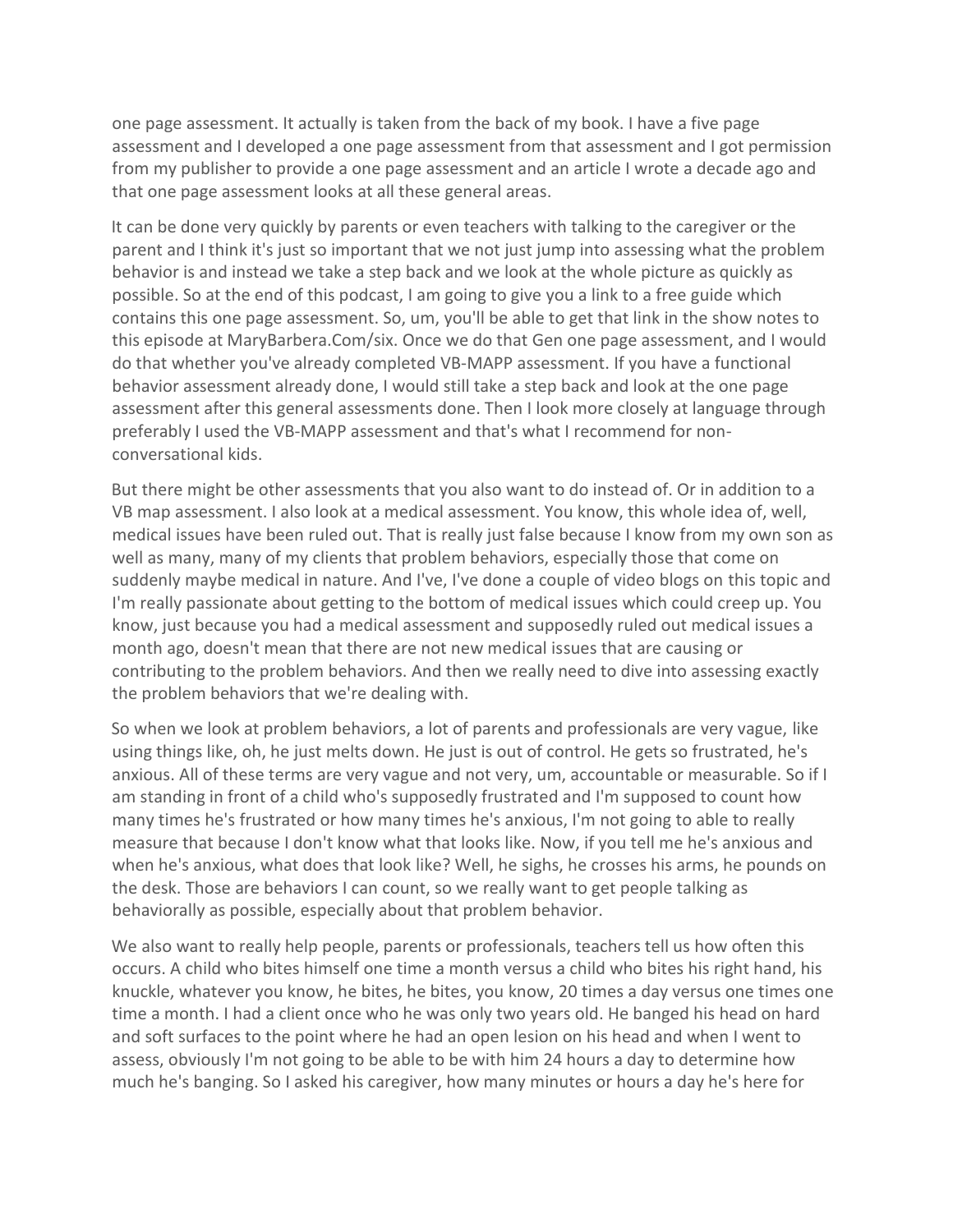nine hours a day. How many minutes or hours do you think he's banging his head? And the caregiver said, I'm about three hours a day.

He would predict that this child was banging his head on hard services three of nine hours a day. He was banging. So with that knowledge, with the what we call the typography, what the behavior looks like, and the estimate of the frequency that is really good information and then we have to really say or see when is this happening, what settings? Like when, when would it most likely happen? Also important is when this behavior would rarely or never happen and I think as behavior analysts we sometimes forget to ask, you know, when would the behavior least likely occur?

I know for one boy who had major attention seeking kind of nonsense language, it was a defective mand for attention and he would say things like, Ms. Mary has a striped shirt on. Can I hop like a kangaroo? You know, stop throwing the ball. As he was throwing the ball, just constant. And when I took data, I took a type of data called partial interval data where every 15 minutes I would write down what he was doing and whether… how many of these defective mands he had.

And what I found was if he was really attending to typing, for instance, he was learning to type when he was highly engaged in something like typing his rate of this nonsense language bell to near zero levels. So for him we just began adding more typing time, more time when his brain was just really focused on a task. And we ended up over time I worked with this boy for years as a consultant. And then over time he went from 500 defective mands a day to single digits. And it really changed his life. So when we look at problem behaviors, we need to be very specific about what the problem behaviors are.

We need to get a general rate either through data collection or if it happens so frequently or not frequently enough to actually see it. We need to get an average rate that it's happening. And then we need to find out what settings it happens in a lot and what settings at rarely or never happens. We then need to find out is usually what the antecedent is. And that is the thing that comes right before the problem behavior. So some antecedents could be things out of our control, like a fire alarm bell ringing. That's an antecedent that from my own son caused a startle reaction and self-injurious behavior, um, in the past. So the antecedent was the fire bell ringing and he had a knuckle bite and you know, this is why we have to really analyze things. But a lot of antecedents are people talking.

People either presenting demands like it's time to get your shoes on or saying no when a child reaches for something or request something that they can have now, like if they want to have their fifth piece of candy, but it's right before dinner, you say no. And then that might cause a problem behavior. And then the other thing we look at is what comes right after the problem behavior or the consequence that will shape up the problem behavior. So we're not really going to get into, now, I just described ABC data, antecedent, behavior consequence. We're not really going to get into the four functions of behavior, but just in general, when you see problem behaviors, the demands are likely to high and slash or the reinforcement is too low.

So say I have no idea how to fly a plane, but I'm told that I need to learn how to fly a plane and I get into the cockpit and you start describing all these levers, there's hundreds of levers and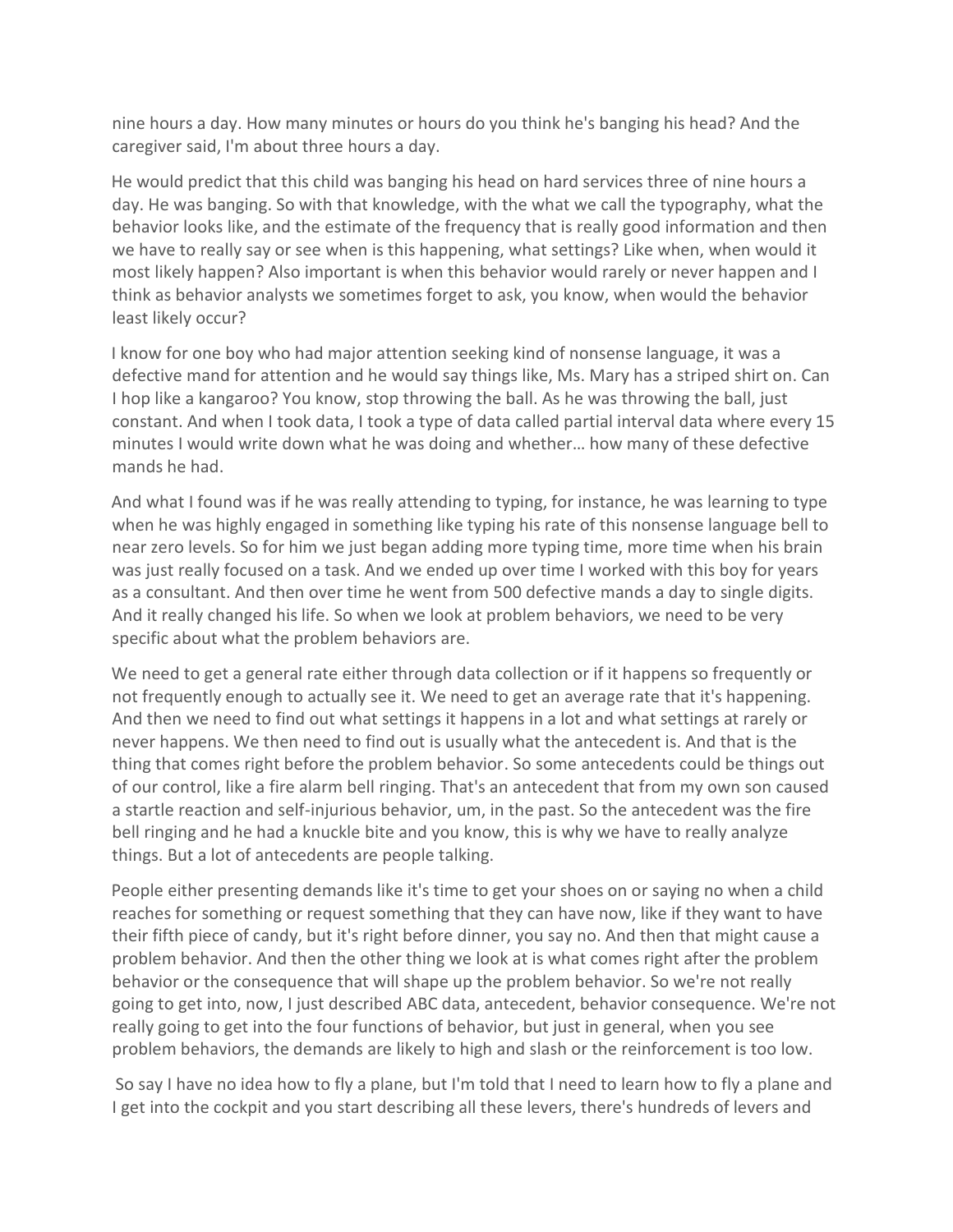buttons and you start talking to me about all these levers and explaining things and I start crying and you keep going with your instruction on the levers.

And I am sobbing to the point where I'm almost hyperventilating. So in that case, the demands are too high. Reinforcements too low. I mean, I don't even want to fly a plane at this point. Um, you're just going on and on. I have no idea what you're saying. And I'm sobbing. So this can also equate to, you know, kids who were overturning desks or pounding on the desk during math instruction or they're crying when it's time for circle time or they're crying or throwing themselves on the ground. When you say it's time to take a bath in this situation, we really need to go back to assessment and we need to go back to what parts of going to get a bath or sitting in circle time or doing the math instruction are too hard. And we also need to look at where are reinforcements.

The assessment part is actually never done. You're always constantly assessing what is going on. Why is he having problem behaviors? Is it related to a skill deficit? Is it related to a medical issue? Is it related to intermittent reinforcement across all different people in all different settings? And so, uh, you know, we just really need to constantly assess, but at some point too, we need to start making a plan and intervening. So assessment is number one and then the number two step is to make a plan. You might find it hard if you're a teacher in a classroom of eight kids all with different problem behaviors to make a plan to address every single problem behavior at the same time. You know, say it's September and you're just starting the school year and you're seeing all this, all these problem behaviors. You're seeing self-stimulatory behavior and this child scripts, and this child throws himself on the ground, and this child hits others, and this child is pulling the posters off the wall and having property destruction, or if you're a parent working just with your own child and within that one child or all these different problem behaviors, you're not going to be able to necessarily solve everything at the same time on day one.

So what you want to do is you want to plan and prioritize. Your first order of business is to try to get pro major problem behaviors… that being self-injurious behavior, aggression and property destruction… you're going to want to get those down to near zero levels. That's always my goal to get these major problem behaviors elopement and that's another one that you know, it's very dangerous to have a child, you know, it's not that dangerous tab have a loop just to the side of the room, but if they're leaving the house or leaving the playground yard, obviously they can get hit by a car. They can drown, they can get abducted. So we're looking at problem behaviors that are safety concerns, first aggression, self-injurious behavior, elopement property destruction, and you might say, well, property destruction is that really… that is really dangerous because you know, if you're throwing chairs through windows, even if you're not attempting to hurt somebody, you're probably going to hurt yourself or others.

So we always have to prioritize those really dangerous behaviors first. And then the ones that are happening a lot like with the boy who set all this nonsense language 500 times a day. I mean he's not going to be able to really learn much if he is scripting and asking questions and making comments 500 times a day. And also the boy that said, are you happy repetitively, 48 times in 10 minutes. Those are very frequent and uh, problems that we need to address secondary after we get the safety issues are resolved and then we can look farther down at the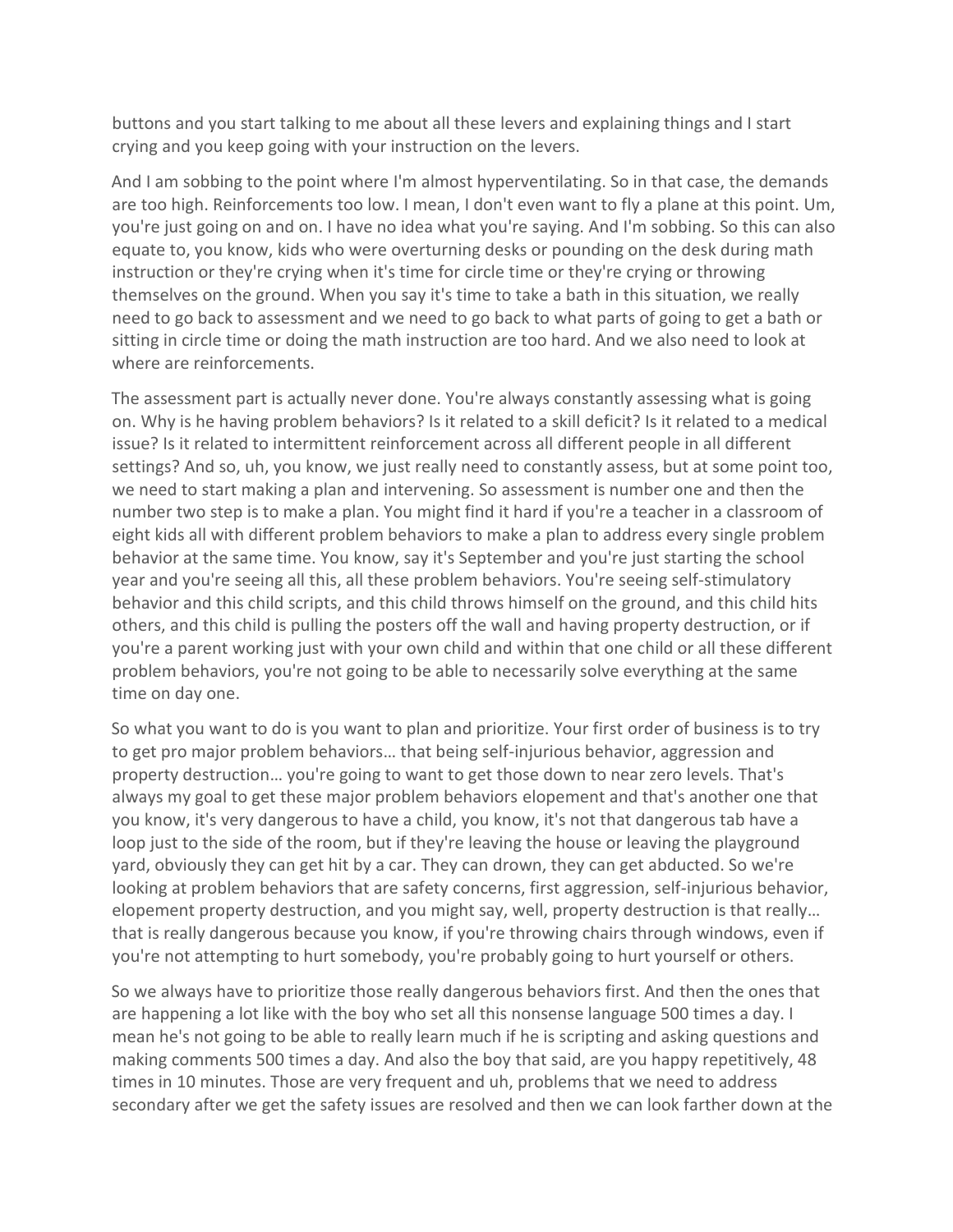scripting and stimming and, and um, the behaviors that aren't happening as frequently and are more minor in nature. But in the end it really does come back to those skills. We need to break things down to pair up the learning environment to incrementally desensitized to, to problems like a bath tub.

So the child might have a problem. He might not like the bathtub, he may not like the water temperature. The water temperature varies. So could we keep the water temperature warmer than colder? Could we take the temperature of the water to make sure it's at a consistent temperature that he likes? Can we pair the bathtub up with foamy? So for alphabet letters that he can stick to the sides of the walls. Could we have him just practice getting in the bathtub fully clothed without water and, and give strong reinforcement. Maybe it's just the hair wash part, that's the problem. So with any activity where there's problem behavior, we need to kind of be the Monday morning quarterback, step back and look at how we can repair the, um, the task, make it more appealing, teach the skills, teach prerequisites, and give very strong reinforcement. So back to we're not going to be able to tackle everything at the same time once we're, we're looking at the safety issues and the really frequent behaviors and the minor stuff.

We're also, we're not going to be able to tackle every problem behavior at once. We're also not probably going to be able to teach every skill at one time. So you might have a four year old who needs to learn to dress himself, potty, train, wash his hands, brush his teeth independently. That's a lot of tasks and that's going to take a decent amount of time and you're gonna really have to be systematic in your instruction. So you may pick hand washing because that would go to preschool, it would go to home. It, it is a more of a two year old skill versus potty training. And dressing which are slightly older skills and hand washing is part of the potty training routines so you can make a plan based on how serious the problem behaviors are, how much skill deficit there is, and make a plan to intervene so that we can get each child to reach their fullest potential.

So step one is assessment. Step two is making a plan. Step three is your intervention. And like I said all along throughout this podcast, I'm not going to be really able to give you any specific guidance, but just in general, I think if you see problem behaviors that demands are too high and slash or reinforcement is too low as I set. So one of the activities that I have in my book is, uh, if I give you, gave you a thousand dollars for your child or client, have a good day with little to no problem behavior, what would you do? And when I do this in front of live audiences, people generally get, get the answers pretty quickly. And it's basically like let the child do what they want. So if they want to eat five pieces of candy, that's fine. If they want to run around without shoes on, that's fine.

If they want to spin in circles or script or play with a straw, that's fine. And so give them a lot of reinforcement and don't make them do anything. Limit your demands. So, um, that's how you're going to get that thousand day. You're gonna, you know, okay, I'm not going to teach, try to teach you anything. I'm not gonna require that you keep your shoes on. I'm not going to require you keep your clothes on. But as parents and teachers and behavior analysts, we know that letting a child do whatever they want and not requiring anything is not very realistic. Children have to stay dressed when they go out in public. They have to keep their shoes on at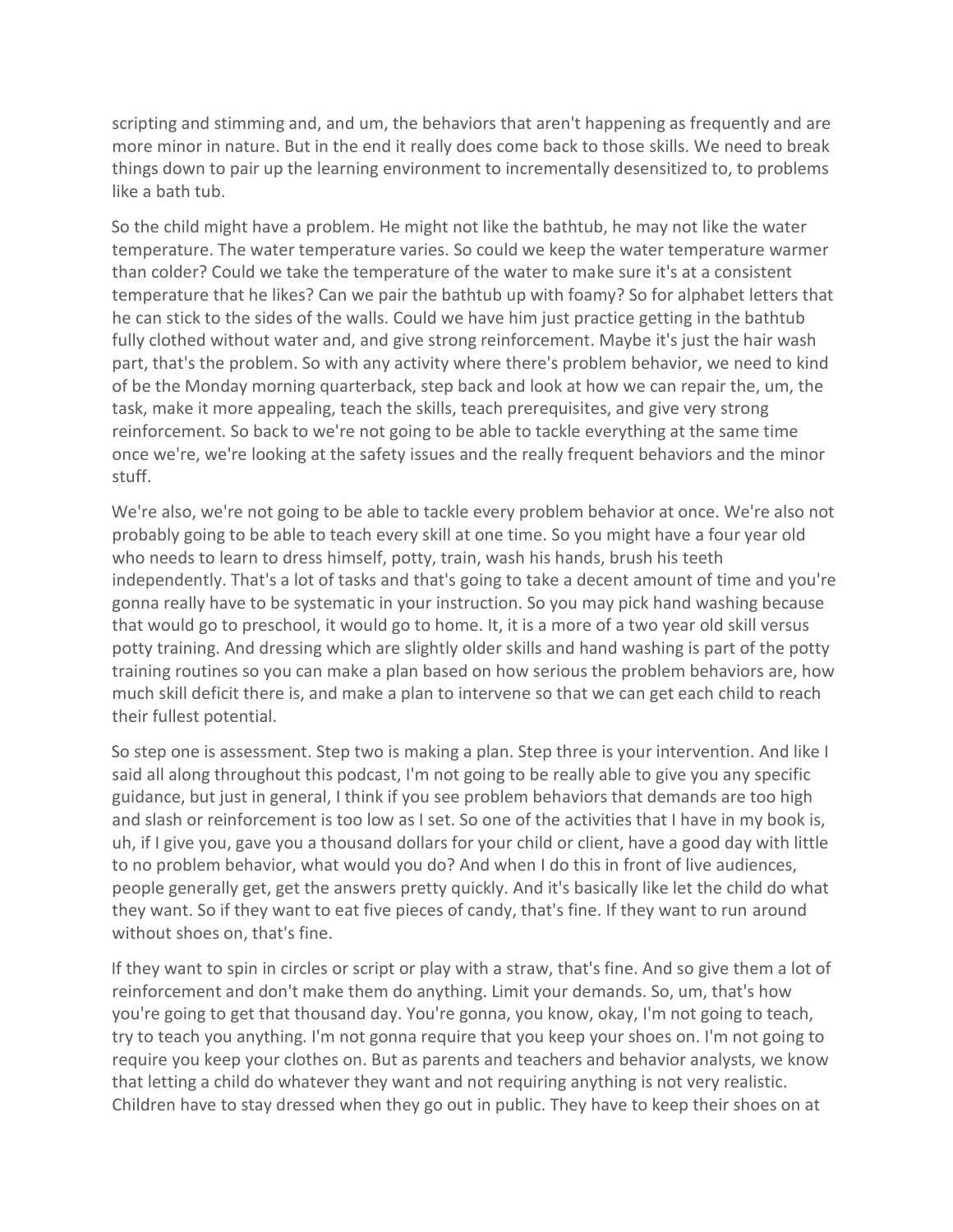school and at recess they can't eat, you know, loads of candy or sit there spinning in circles all day. Teachers and the education system have IEP goals in the United States.

I mean, we want our children to be as functional as possible. But what this thousand dollar activity really teaches us, I think, is that while we can't eliminate all demands, we're going to have to have some demands. We want to lower the demands and increase the reinforcement. We want to be the spoiling grandmother when the child is engaging in good behavior. We want to be very reinforcing. We want to limit our demands. So if the child is not able to, you know, sit in a 20 minute circle time without problem behaviors part of the plan and the intervention might be too, we'll have them join circle time for the last five minutes when we do the goodbye song, which is really the only part of circle time that the child likes the rest of the circle time. They'll actually be working on one on one skills, um, which they really need to catch their language up.

So in my plane example, where you're trying to teach me the levers to fly a plane, you would reduce it to one of the, one of the levers, one of the switches, a couple buttons. And you would give me reinforcement. You would say, yes, you just move this lever up and you can try it now. Great. That's all you do and now you know you get to take a little break, you get a piece of candy, whatever the reinforcement is, so we have to just. We have to look at this, this same model, whether we're talking about problems in school, problems at table time or problem behaviors related to bed time related to dressing, self care, toileting, feeding, bath time. These are when kids with autism and language problems tend to have a lot of problem behaviors and when we treat problem behaviors to the best of our ability as parents who aren't experts in ABA, we tend to shape up problem behaviors even worse.

This breaking down things and being super reinforcing and teaching incrementally systematically is one of the reasons I'm such a big believer in errorless teaching and gradually fading in demands. We know that schools have a lot on their plates and so just giving you permission to say, you know what, let's look at this. Maybe we can break this down. If the child is pounding on the desk during math instruction, let's really look at, oh, double digit addition. Well, they're not really fluent with single digit addition, so let's go back. Let's make the reinforcement higher. Let's make the math instruction lower and let's see how we can help this child not have problem behaviors. I came up with this another kind of soap box, if you will, after I wrote my book, but I believe that each child or even adults with autism and language disorders need three main things.

They need major problem behaviors at or near zero. The ability to request your wants and needs and the third thing is independent toileting and if we're having a child even with relatively high functioning autism who's pounding on the desk or arguing or screaming or having problem behaviors, we want to look and see in their IEP, in their plans, do they have the ability to request their wants and needs?

Are they independent with toileting and are there major problem behaviors at or near zero? I see no point teaching double digit addition to anyone who's overturning desks and so I would recommend that we take a step back and we try to lessen our demands, increase our reinforcement to get that thousand dollars a day and then slowly but surely we can increase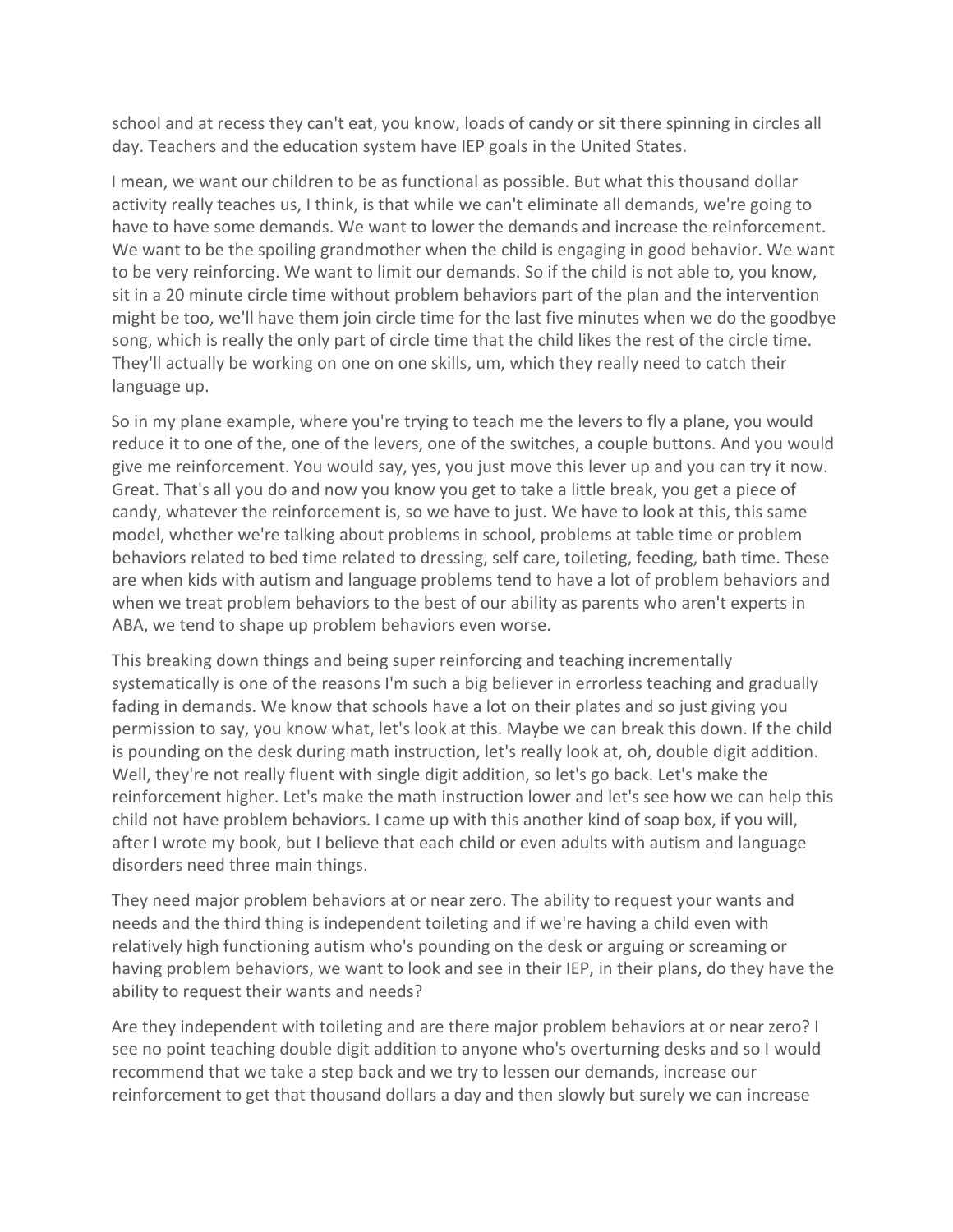the demands and lower that reinforcement. Pairing is a procedure where we prepare the table, the environment, the teacher, the materials with reinforcement and some people say, well, it should pairing be the first month of the year of the school year or should pairing occur the first five minutes of the session.

I think we need to be pairing constantly during our sessions. I don't think pairing has ever done… and I don't think the child should ever know when we've transitioned from low as we up the demands and lower that reinforcement. There should never be an abruptness to clue the child in that. We are now... We're done with pairing and it's time to work. It's one of the other reasons I don't like to use the word work because it's been paired up very negatively with kids with special needs.

Now, as we're talking about the third step in that being intervention for problem behaviors, I do want to briefly talk about one behavioral procedure that's commonly used that I avoid most of the time and in the next episode, the interview with Dr Megan Miller, we are going to talk about this procedure a little bit more. She has even more knowledge and studies and opinions about this procedure is called escape extinction, and it is common in the ABA field and it is recommended for problem behaviors related to a past history of socially mediated negative reinforcement or escape.

And I know I said I wasn't going to talk about it functions, but I just had this slide that is so socially mediated means people are involved and a past history of negative reinforcement means that in the past when demands were given, like go get your shoes or come eat at the kitchen table, not on the Sofa and the child engaged in some problem behavior. Then that demand of come sit at the kitchen table was not, never mind. You're going to have a fit. Just stay off the sofa. You can eat there. So the demands were, were let go and that's what means that's what I mean by socially mediated and negative reinforcement. So the treatment for that, no, I just want to sit on the sofa is the escape extinction that the treatment that a lot of behavior analysts would recommend is you stand there and you just told the child to go to the kitchen table to eat and you would stand there next to the child and you would either physically prompt the child, the, uh, to go to the kitchen table.

You would or you would nag the child, you would repeat that direction, go to the table to eat many, many times that that's called escape extinction procedure. And it's also sometimes called the keeping the demand on procedure. And there are a lot of problems with this. First of all, you're, you're having minutes, sometimes hours of escape extinction. Like if the child is sitting on the sofa, even if you turn off the TV and make the child, you know, not have any reinforcement, it can kind of wait you out for a very long time. It further unpaired you and the kitchen table. And that whole hour or half an hour or 10 minutes where the child is crying and you're standing there nagging or physically prompting is just wasted. So if this can happen for any kind of demand, if I said, sit in the chair, put your shoes on, even touch your nose and the child refused or didn't do it, I could either physically prompt it or I could keep the demand on and not offer any reinforcement.

The problem with physically prompting kids is that anything I learned this, you know, probably a few years into being a behavior analyst, but if I'm prompting a child to come to the table and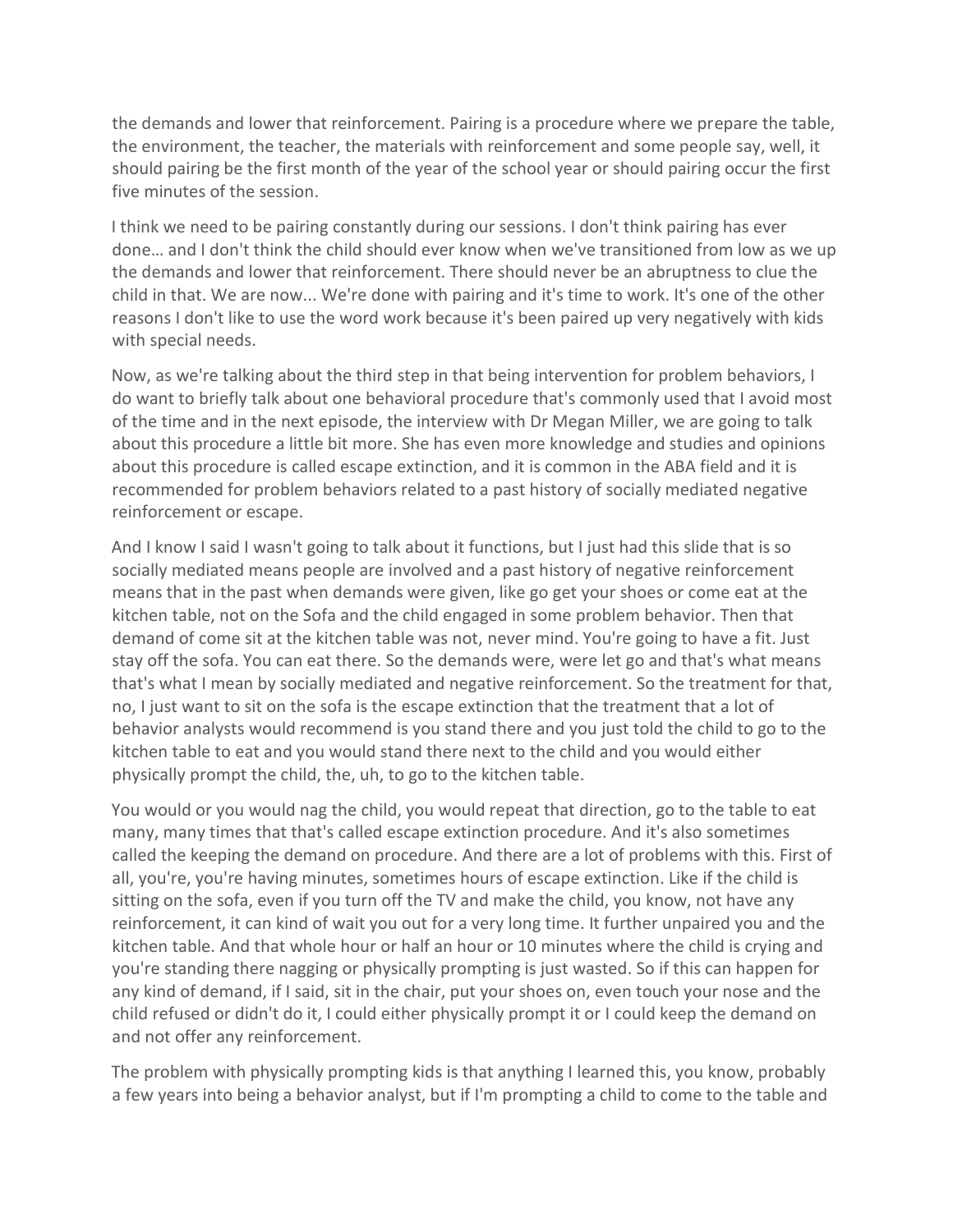I'm physically taking the arm of a child to come to the table and they resist with anything equal but opposite pressure. So if I'm pulling and they're pulling the opposite way with the same amount of force, it's considered a restraint. And so even if a two year old is refusing to go somewhere and you pick the child up and they're flailing, that's a restraint. And if you are trying to get the eight year old up that I was talking about earlier, that used to flop coming in from the school bus, if you try to pull that child up and they're resisting and plopping down, that is a restraint. And within public schools in most parts of the United States, maybe all parts, I'm not sure, but I know in Pennsylvania and public schools restraint is not allowed.

Um, the other problem with physically trying to move kids or physically trying to get kids to do what you want is that they can hurt you. Um, and as they get older it's a lot harder to get someone to go to the kitchen table or to put their shoes on if they don't want to. And that's where a lot of individuals working with kids with autism and parents get injured. I've known professionals in the field who've had bites up and down their arms. They've had concussions, they've had broken bones from children. And um, this is the main reason that I don't think that we should be using escape extinction for the most part. And I think it's one of the most commonly used procedures and I think if we go back to assessing and we go back to thinking about, um, maybe it's just a knowledge deficit, maybe we need a lot more reinforcement.

Maybe we need to break the demands down even shorter. Um, and I think that's the way to go and not to rely on escape extinction. So I know next time we're going to talk to Dr Megan Miller about escape extinction. I also think using escape extinction and getting into battles with kids' physical battles with kids gives ABA a bad image. I think it's hard to recruit and retain young professionals or paraprofessionals who don't obviously want to come into a job and get beat up. I think it unpaired the learning environment and um, can unpair the instructor to. It primarily goes against everything that I believe in. And that is part of The Verbal Behavior Approach is that we want kids running to us to learn. We want kids running to the table to learn. We want kids eagerly trying dressing and new skills and eagerly trying to learn how to shower themselves. And how to make their lives better, even children who don't understand complex language.

So what can you do if you're using a lot of escape extinction wherever you're working with your clients, or if you've been taught to use escape extinction to a very commonly with your child, you are going to want to reduce this. And I would say you should download and listen to all my podcasts, read my book, and especially listen to the next podcast with Dr Megan Miller to in general, your instruction should be based on a child's assessment, especially a VB assessment like the VB-MAPP assessment should also be based on your assessment of self-care skills and the medical assessment, and of course your assessment of problem behaviors and why they're occurring. Dr Glenn Latham wrote two great books. He wrote Positive Parenting and he wrote another book called Behind the

Schoolhouse Doors, Eight Skills Every Teacher Needs, which is actually available as a free download and I'm going to link both his books on my website or my podcast page on the show notes at Marybarbera.com/six.

In summary, when we see problem behaviors, the demands are almost always too high and reinforcement is always too low. Um, the final step after we get through with assessment